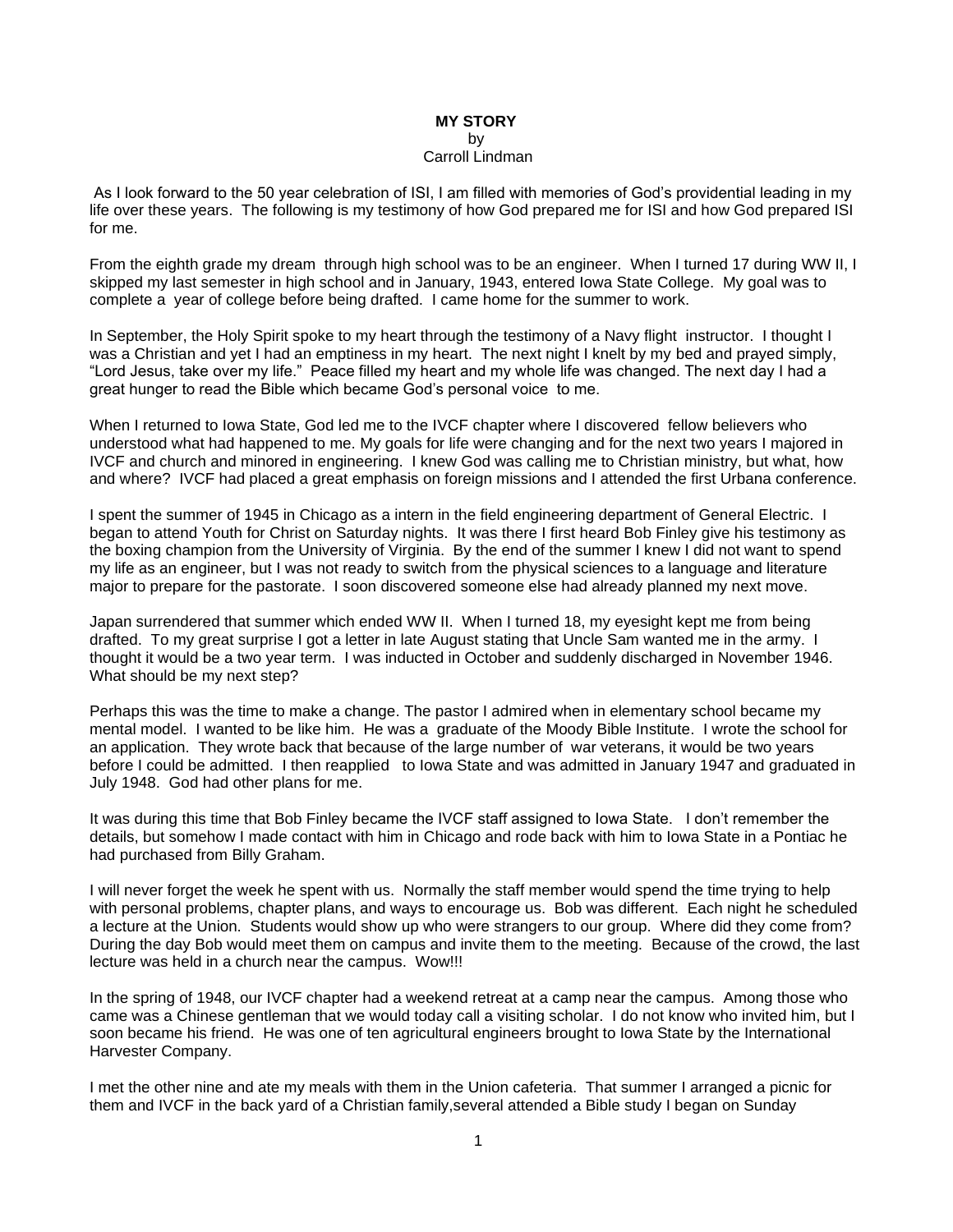afternoon, and in July, they provided an excellent Chinese meal for IVCF. The CIM Mission secretary came out from Chicago to be our guest speaker for the evening. I left Iowa State with a firm belief that I had found God's calling for my life, but with no idea how it would be accomplished.

I returned home in Chicago and in September enrolled at the Moody Bible Institute. My plan was to attend for a year of intense Bible study. Instead, I stayed three years in the Pastor course. Classes ran from September to August each year. Besides the required practical work assignments, I....

- 1. Was leader of the China Prayer Band for a year
- 2. Often attended the CIM meeting on Saturday night where I met returned missionaries and kept abreast of news from China.
- 3. Taught English to immigrants at the Chinese church in China Town on Sunday afternoon.
- 4. From time to time visited the International House at the Univiversty of Chicago to meet international students.
- 5. Became friends with the internationals attending MBI.

During my last term in the summer of 1951 I became concerned about what to do after MBI. I made a phone call to Stacey Woods at IVCF to inquire about the possibility of ministering to internationals with them. Before I could even share my thoughts, he abruptly said that all the staff positions were filled and hung up. I didn't know where to turn.

Sometime in June to my great surprise, Bob Finley appeared as the speaker at the MBI men's evening devotions. Immediately after the service, I rushed up and said "Bob, I need to see you." He told me to come to his guest room at five the next morning. I was there!

I had one question: "What do you think is the most important mission field today and how could I be part of it." His first response was to go to France as a foreign student. With my background I did not feel qualified and rejected the idea. Then he said, "I think the most important mission field is the foreign students coming to the United States. Would you be interested?" My reply, "Would I? That is all I want to do!"

He told me that he was on his way to see Billy Graham about starting a ministry to internationals and he would let me know what happened. I graduated in August, 1951. I waited daily for a letter from Bob. None came. In September I filled out an application for another ministry. But my heart wasn't in it.

In late September the letter came. Bob had moved to Berkeley, CA, and was launching a ministry for internationals called FOCUS. It stood for Fellowship of Overseas College and University Students. The idea was to have a friendship organization for all internationals that would be run by Christians to bring the students and American Christians together. This new approach to missions brought criticism from some that Bob was raising money from churches for a Christian organization when it was only a secular social club. Today, ministry through friendship is standard practice.

He wrote that if I were still interested to come to Berkeley. He said he could not promise financial support but we could trust God to supply our needs. I immediately made plans to go. But I had a problem. How would I get from Chicago to Berkeley without money for transportation?

Plan A: Drive a car to California for a dealer or a person who wanted a car there, but did not want to drive. I searched the Chicago papers daily without any result.

Plan B: My father worked for the Burlington railroad and could get me a pass to Denver on short notice. God would have to provide a way from Denver to Berkeley. I phoned Bob with this plan. He told me when I got to Denver to contact a returned missionary, Mrs. Dye, who was working with international students there. I left Chicago on a Friday night and arrived in Denver Saturday morning.

The first thing I did was buy a Denver paper and look for a car to drive the rest of the way....and I found one! But I also wanted to spend time with Mrs. Dye before leaving.

I phoned the dealer. The car was available. I asked if I could leave on Sunday afternoon after church instead of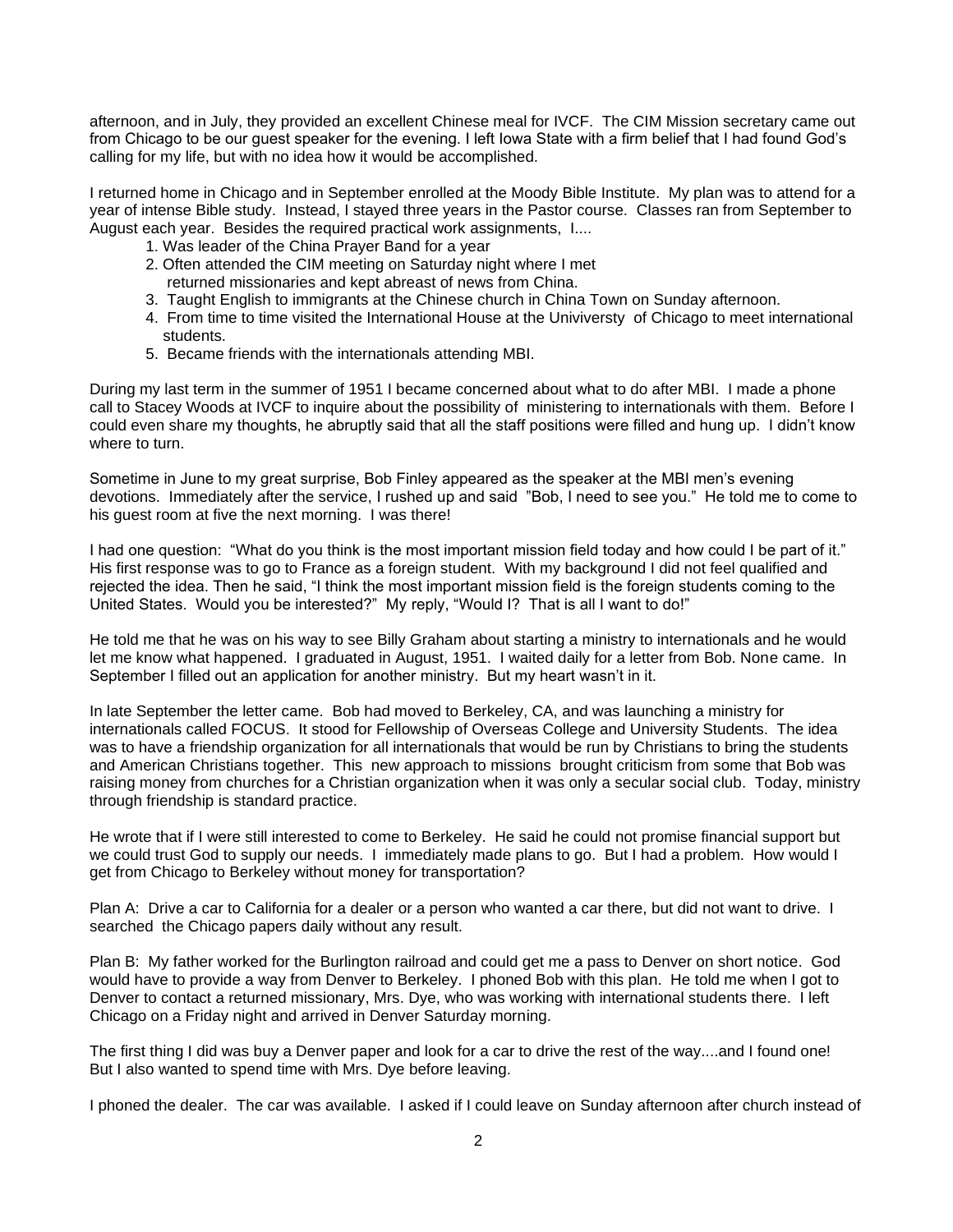Saturday. I explained my reason. He told me the car was a late model expensive car, but if I promised to leave Sunday afternoon, I could pick it up that morning. The car was a 1950 4-door Cadillac. The next morning I took Mrs. Dye and a Chinese student to church in my new car and that afternoon I drove to California in style with all expenses paid. Not bad for a poor missionary!

But I had another problem. The car was to go to Los Angeles and not Berkeley. When I phoned Bob with this news he informed me that he would be on an extended trip, but would make arrangement with the Navigators for me to stay in Pasadena until he returned.

When I arrived in Los Angeles, Billy Graham was in the Hollywood Bowl and Dawson Trautman was in charge of the counselors. For the rest of the crusade I spent my days stuffing packets for the counselors and the nights at the crusade. I also had the privilege to attend Henrietta Mears' College class at Hollywood Presbyterian church and to meet a group of single adults in the church who were beginning an outreach to internationals. Through activities with them I began meeting international students at the University of Southern California. When Bob returned to Berkeley I asked if it would be all right for me to stay in Los Angeles. He said that was fine. I spent the next year living near USC.

I was completely self-trained. My only manual apart from the Bible was Dale Carnegie's book, "How to win Friends and Influence People."

Beside Henrieta Mears' class, I found much encouragement attending the inspirational and planning meetings on Saturday mornings in the home of Vonette and Bill Bright. Campus Crusade was only at UCLA. I also became a friend of Dan Fuller through a prayer group at USC where he was a Ph.D. student.

In the summer of 1952, Bob asked me to move to Berkeley. Dr. Barnhouse had persuaded him to expand FOCUS to the east coast. I believe it was that fall that Bob moved to Washingrton D.C. During this time of transition, Max Kershaw joined the staff in Berkeley. In 1953 he left to begin the ministry in Chicago.

Through developing relationships with students with other religions, I began questioning my ability to defend the Christian faith and to sort out my own Christian values. My Midwest fundamentalism was being challenged by the freedom I found in California Christians. I also wanted to prove the Bible to be the Word of God and I could not. I began to think about going to a seminary to work through the questions I had in theology and personal lifestyle.

But I did not want to leave ISI with no one in Berkeley as most of our ministry was meeting boats and airplanes with students from Asia, show them San Francisco, often keep them overnight, and assist them to arrange transportation to their schools. Bob was building a list of Christians across the country who would be willing to host students coming to their city. Our job was to link those we could match. Students would also write back to friends planning to study in the US to contact us before they arrived in San Francisco. This built a lot of goodwill for ISI among students.

In the spring of 1954 Bob visited Berkeley to inform me that his brother, Allen, would be coming to Berkeley and he wanted me to go to New York to start a ministry there. Since no one was in New York, I felt this was a good time to leave ISI to go to seminary.

On July first I was without a job, no money saved, and no school. I prayed for three things: a seminary, a job to support me, and a church in which to minister. In late August, God spoke to me through the Phillips translation of II Timothy 2:4 "No man in active service entangles himself in civilian pursuits." I had quit ISI to go to seminary and here I was trying to eak out a living in temporary jobs.. The next morning I quit the my current job. Five minutes after I returned home, Al Finley phoned to see if I could help meet the President Wilson that would dock with 100 students on board. I was available!

I filled my car with four students who were going to schools in southern states. They begged me to take them to Yosemite and agreed to pay my expenses to Los Angeles via Yosemite (where they would leave by train) and back to Berkeley.